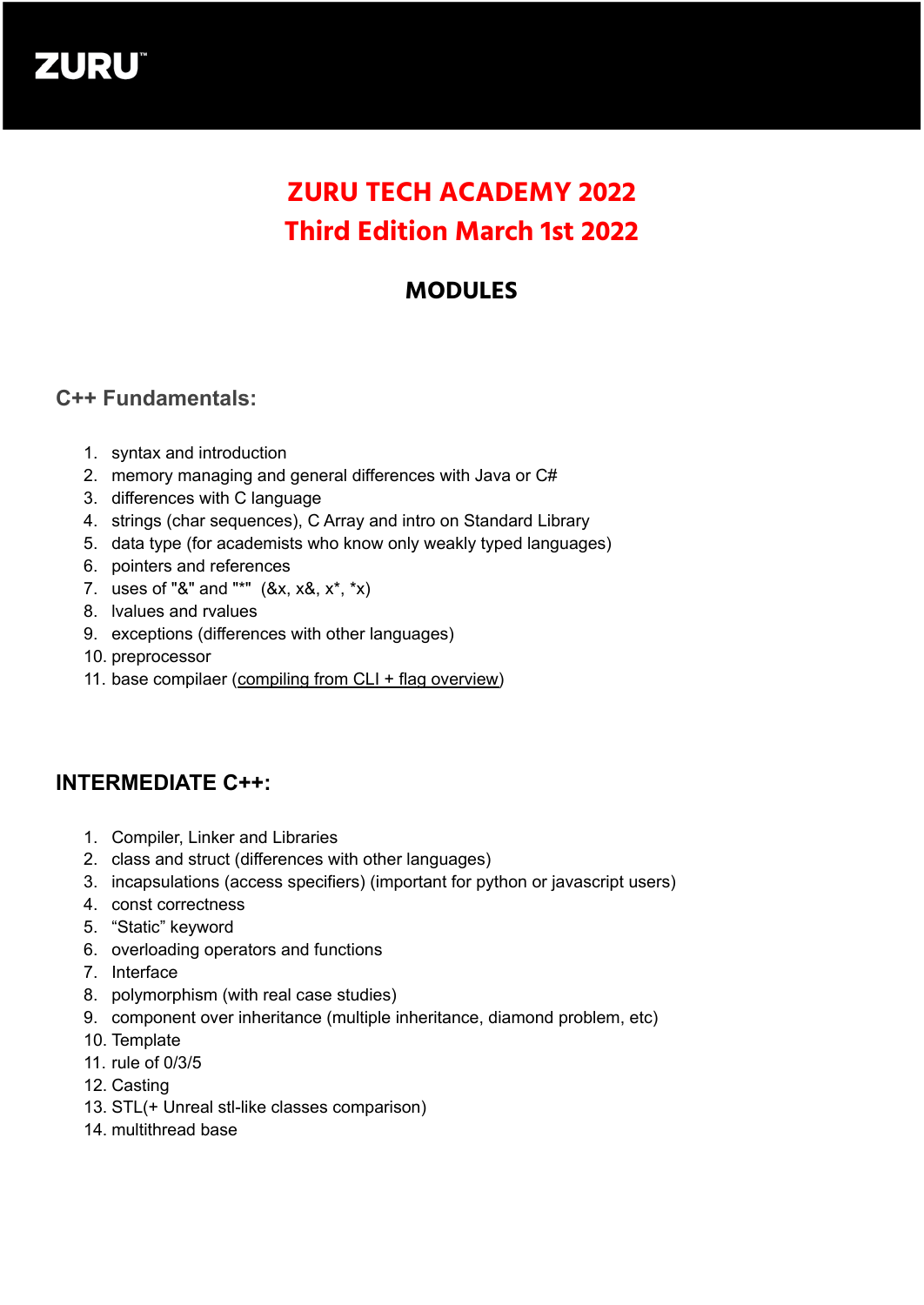# **ZURU**

## **ADVANCED C++:**

- 1. type deduction (auto, decltype)
- 2. enum class
- 3. Nullptr
- 4. uniform initialization
- 5. no except
- 6. rvalue reference and move semantic
- 7. Lambda
- 8. algorithms and containers
- 9. user defined literals
- 10. miscellaneous on c++11 (range-based loops, differences on (">>" vs "> >"), integers types, new literals etc)
- 11. default delete
- 12. attributes ([[ foo ]])
- 13. Multithreading
- 14. smart pointers
- 15. perfect forwarding

## **SW GENERAL:**

- 1. Coding style differences and Zuru Tech Coding Style
- 2. Design Patterns and Antipatterns
- 3. test infrastructure and basic concepts (unit, integration and functional testing + QA)
- 4. Best Practices

## **UE & PROCEDURAL MODELING:**

- 1. Points, triangolations & primitives generation
- 2. UE ProceduralMeshComponent
- 3. Object generation
- 4. Procedural UV

#### **UE:**

- 1. quick start
- 2. blueprint system
- 3. C++ dialect and build system
- 4. Spec test framework
- 5. materials (master material and material instances)
- 6. UI/UMG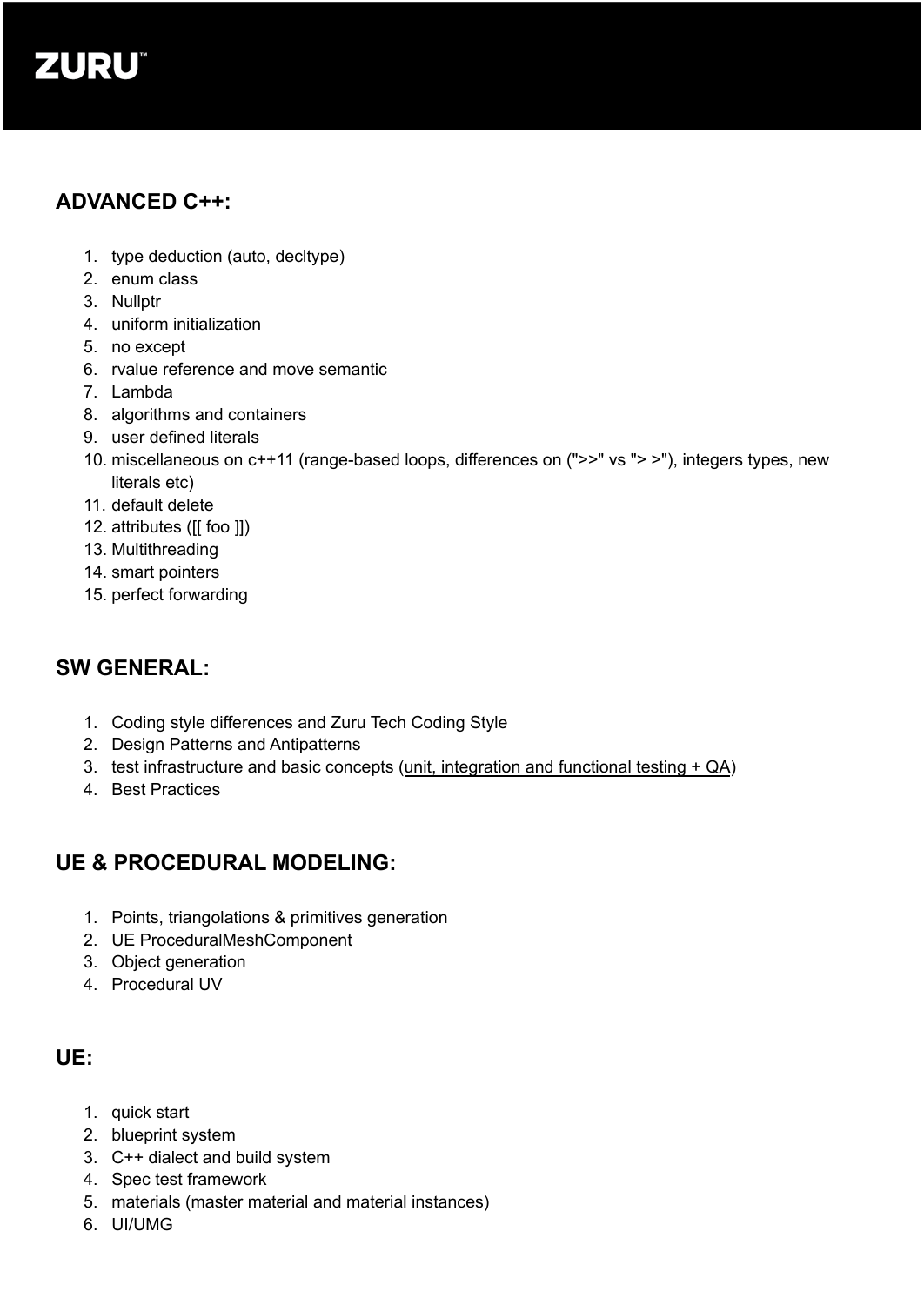

7. shaders (via nodes, via code (custom node), ray marching fundamentals)

# **GIT (all CLI):**

- 1. Fundamentals (status, add, commit, checkout)
- 2. Branches and remotes
- 3. rebase (normal and interactive)
- 4. GIT LFS

#### **CMAKE:**

- 1. Fundamental concept of a build system, fundamentals of Cmake
- 2. Configure and build a cmake project

#### **Professor:**

Andrea Ruzzenenti - Senior Software Engineer & Teacher EMail: andrea.ruz@zuru.tech

#### **Company reference:**

Silvia Pistoni - HR Recruiter EMail silvia.p@zuru.tech Mobile: +39 348 358 2839

#### **Tech Lead & Supervisor**

Paolo Galeone - Machine Learning & Computer Vision Researcher EMail: paolo@zuru.tech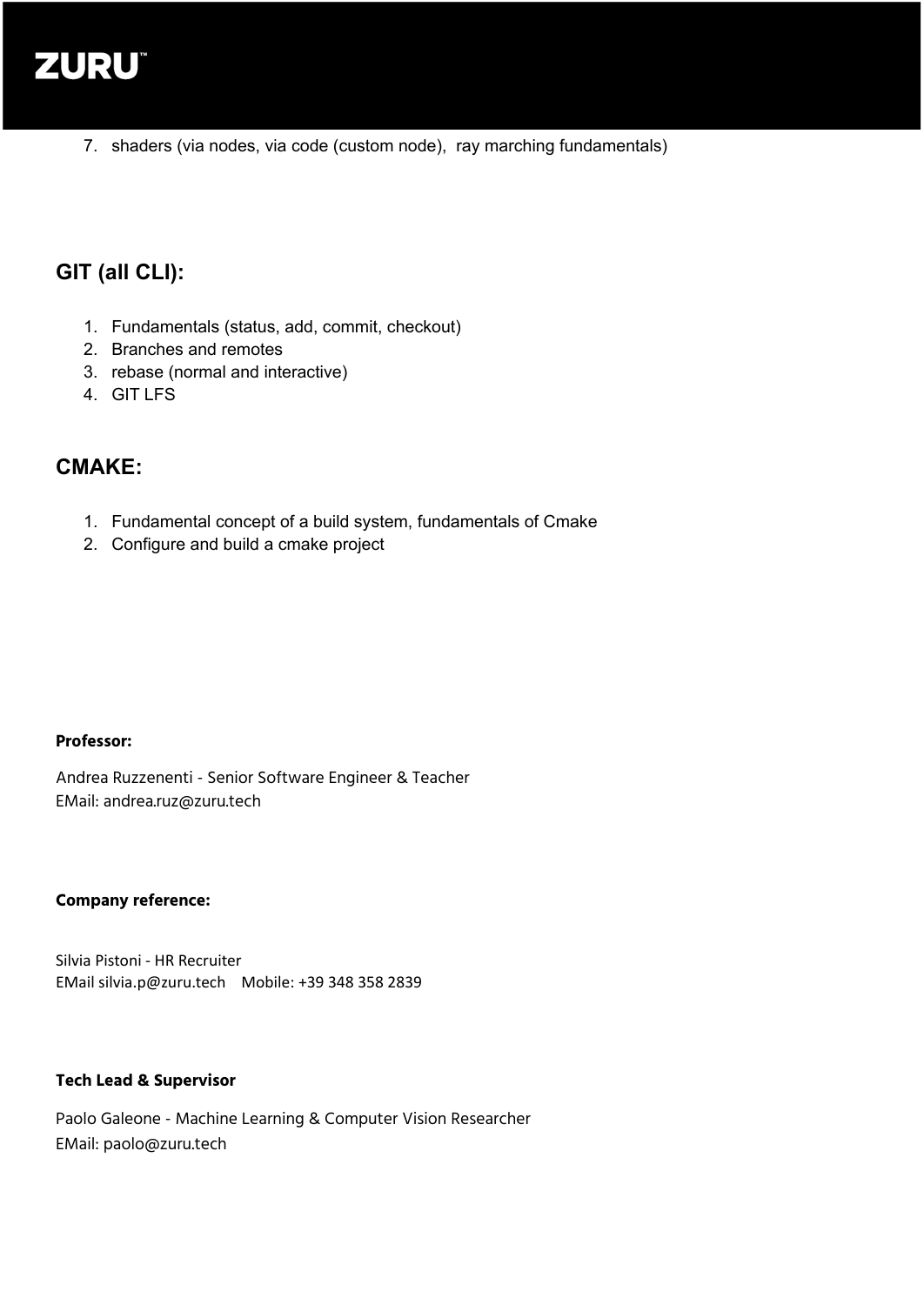

# **ZURU TECH ACADEMY 2022 Terza Edizione 1 Marzo 2022**

# **MODULI**

### **BASE C++:**

- 1. introduzione e sintassi
- 2. memory managing e differenze generali con Java o C#
- 3. Differenze generali con C
- 4. strings (char sequences), C Array e intro su Standard Library
- 5. data type (per i partecipanti che conoscono solo weakly typed languages)
- 6. pointers e reference
- 7. usi di "&" e "\*" (&x, x&, x\*, \*x)
- 8. lvalues e rvalues
- 9. exceptions (difference con altri linguaggi)
- 10. Preprocessore
- 11. Compilatore base (compilare da CLI + flag overview)

## **INTERMEDIATE C++:**

- 1. Compilatore, Linker e Librerie
- 2. class e struct (differenze con altri linguaggi)
- 3. incapsulamento (access specifiers) (importante per utenti python o javascript)
- 4. const correctness
- 5. "Static" keyword
- 6. overloading operatori e funzioni
- 7. Interfaccia
- 8. polimorfismo (con reali casi d'uso)
- 9. component over inheritance (multiple inheritance, diamond problem, etc)
- 10. Template
- 11. rule of 0/3/5
- 12. Casting
- 13. STL(+ Unreal stl-like classes comparison)
- 14. multithread base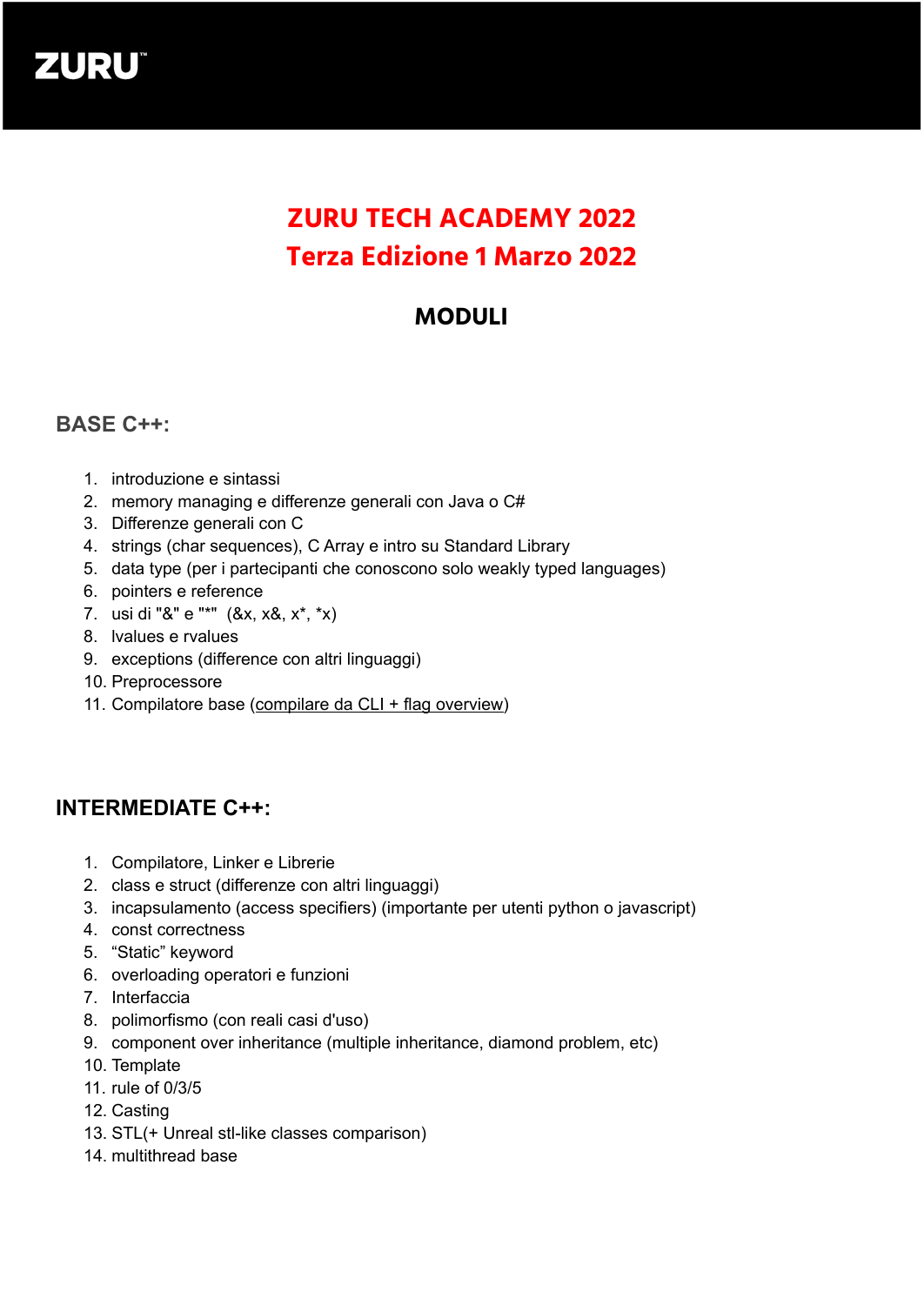# **ZURU**

## **ADVANCED C++:**

- 1. type deduction (auto, decltype)
- 2. enum class
- 3. Nullptr
- 4. uniform inizialization
- 5. no except
- 6. rvalue reference e move semantic
- 7. Lambda
- 8. Algoritmi e container
- 9. user defined literals
- 10. varie c++11 (range-based loops, differenze di sintassi (">>" vs "> >"), tipi di interi, nuovi literals etc)
- 11. default delete
- 12. attributi ([[ foo ]])
- 13. Multithreading
- 14. smart pointers
- 15. perfect forwarding

# **SW GENERAL:**

- 1. differenze tra vari coding style, visione del Coding style Zurutech
- 2. Design Pattern e Antipattern
- 3. test infrastructure and basic concepts (unit, integration and functional testing + QA)
- 4. Best Practices (generali)

# **UE & PROCEDURAL MODELING:**

- 1. punti, triangolazioni & generazione di primitive
- 2. UE ProceduralMeshComponent
- 3. Generazione Oggetti
- 4. Procedural UV

## **UE:**

- 1. quick start
- 2. blueprint system
- 3. dialetto C++ e build system
- 4. Spec test framework
- 5. materiali (master material e material instances)
- 6. UI/UMG
- 7. shaders (via nodi, via codice (custom node), basi di ray marching)